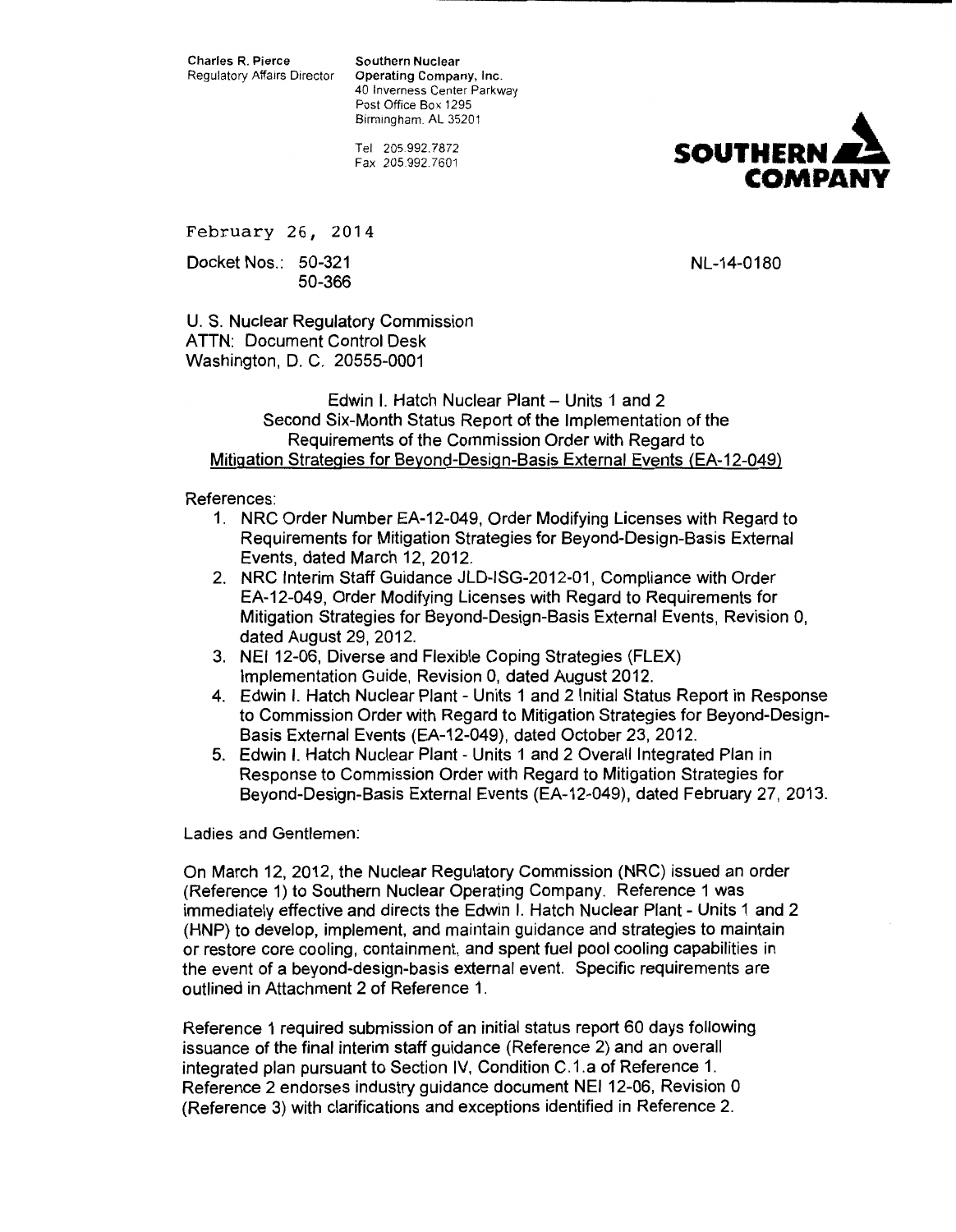U. S. Nuclear Regulatory Commission NL-14-0180 Page 2

Reference 4 provided the HNP initial status report regarding mitigation strategies. Reference 5 provided the HNP overall integrated plan.

Reference 1 requires submission of a status report at six-month intervals following submittal of the overall integrated plan. Reference 3 provides direction regarding the content of the status reports. The purpose of this letter is to provide the second six-month status report pursuant to Section IV, Condition C.2, of . Reference 1, that delineates progress made in implementing the requirements of Reference 1. The enclosed report provides an update of milestone accomplishments since the last status report, including any changes to the compliance method, schedule, or need for relief and the basis, if any.

This letter contains no new NRC commitments. If you have any questions, please contact John Giddens at 205.992.7924.

Mr. C. R. Pierce states he is the Regulatory Affairs Director for Southern Nuclear Operating Company, is authorized to execute this oath on behalf of Southern Nuclear Operating Company and, to the best of his knowledge and belief, the facts set forth in this letter are true.

Respectfully submitted,

C. R. Pierce

C. R. Pierce Regulatory Affairs Director

CRP/JMG/RCW

*Sworn to and subscribed before me this 26 day of Lebruary*  $\frac{2}{\sqrt{2}}$  to and subscribe weight  $-$ , 2014.

My commission expires: <u>/0 /8 /2 o</u> l 1

Enclosure: Edwin I. Hatch Nuclear Plant - Units 1 and 2 Second Six-Month Status Report of the Implementation of the Requirements of the Commission Order with Regard to Mitigation Strategies for Beyond-Design-Basis External Events (EA-12-049)

cc: Southern Nuclear Operating Company

Mr. S. E. Kuczynski, Chairman, President & CEO

Mr. D. G. Bast, Executive Vice President & Chief Nuclear Officer

Mr. D. R. Vineyard, Vice President - Hatch

Mr. B. L. Ivey, Vice President - Regulatory Affairs

Mr. D. R. Madison, Vice President - Fleet Operations

RType: CVC?OOO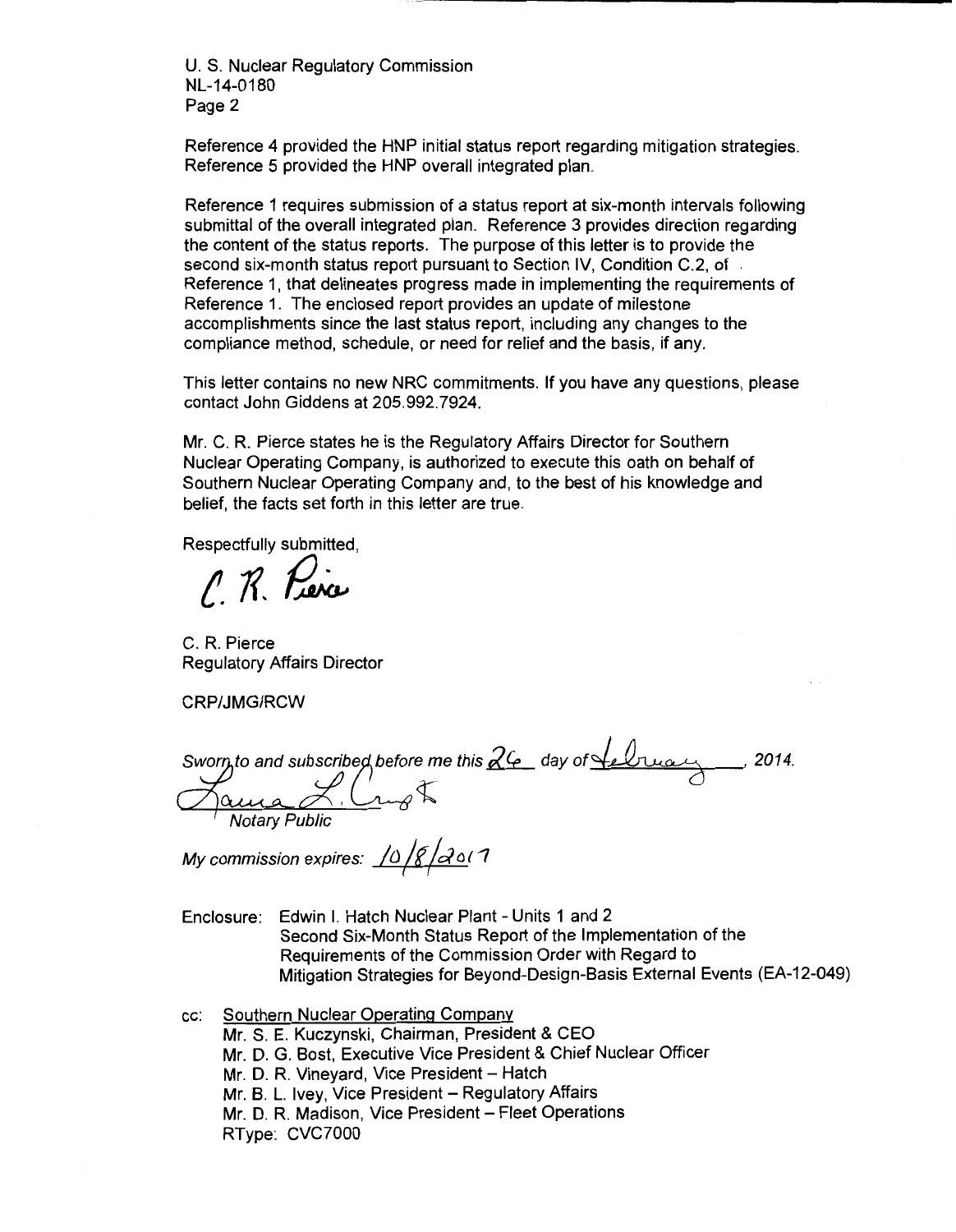U.S. Nuclear Regulatory Commission NL-14-0180 Page 3

U.S. Nuclear Regulatory Commission

Mr. E. Leeds, Director of the Office of Nuclear Reactor Regulations

Mr. V. M. McCree, Regional Administrator

Mr. R. E. Martin, NRR Senior Project Manager- Hatch

Mr. E. D. Morris, Senior Resident Inspector - Hatch

Ms. J. A. Kratchman, NRR/JLD/PMB

Mr. E. E. Bowman, NRR/DPR/PGCB

**State of Georgia** 

Mr. J. H. Turner, Environmental Director Protection Division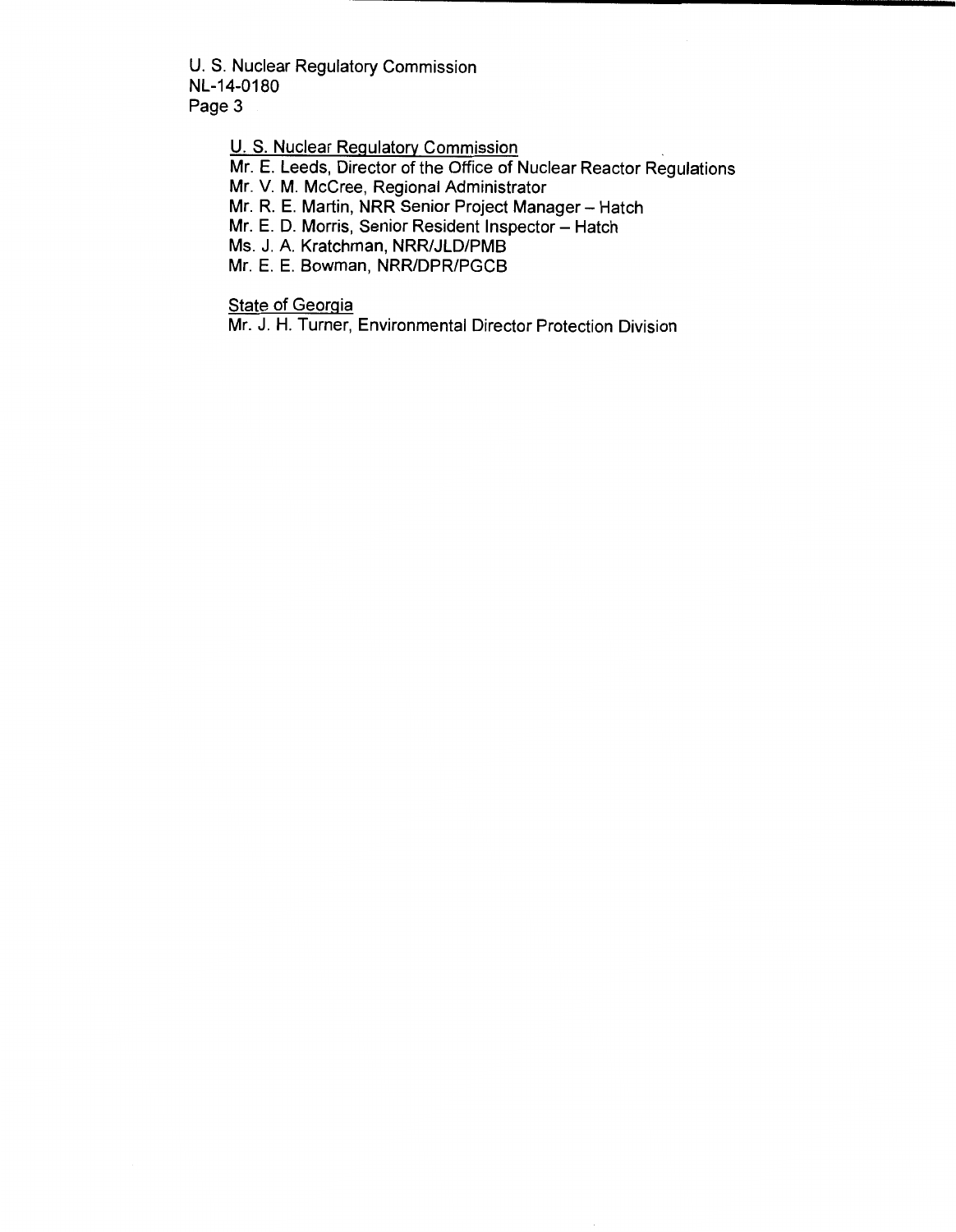Edwin I. Hatch Nuclear Plant- Units 1 and 2 Second Six-Month Status Report of the Implementation of the Requirements of the Commission Order with Regard to Mitigation Strategies for Beyond-Design-Basis External Events (EA-12-049)

Enclosure

Edwin I. Hatch Nuclear Plant- Units 1 and 2 Second Six-Month Status Report of the Implementation of the Requirements of the Commission Order with Regard to Mitigation Strategies for Beyond-Design-Basis External Events (EA-12-049)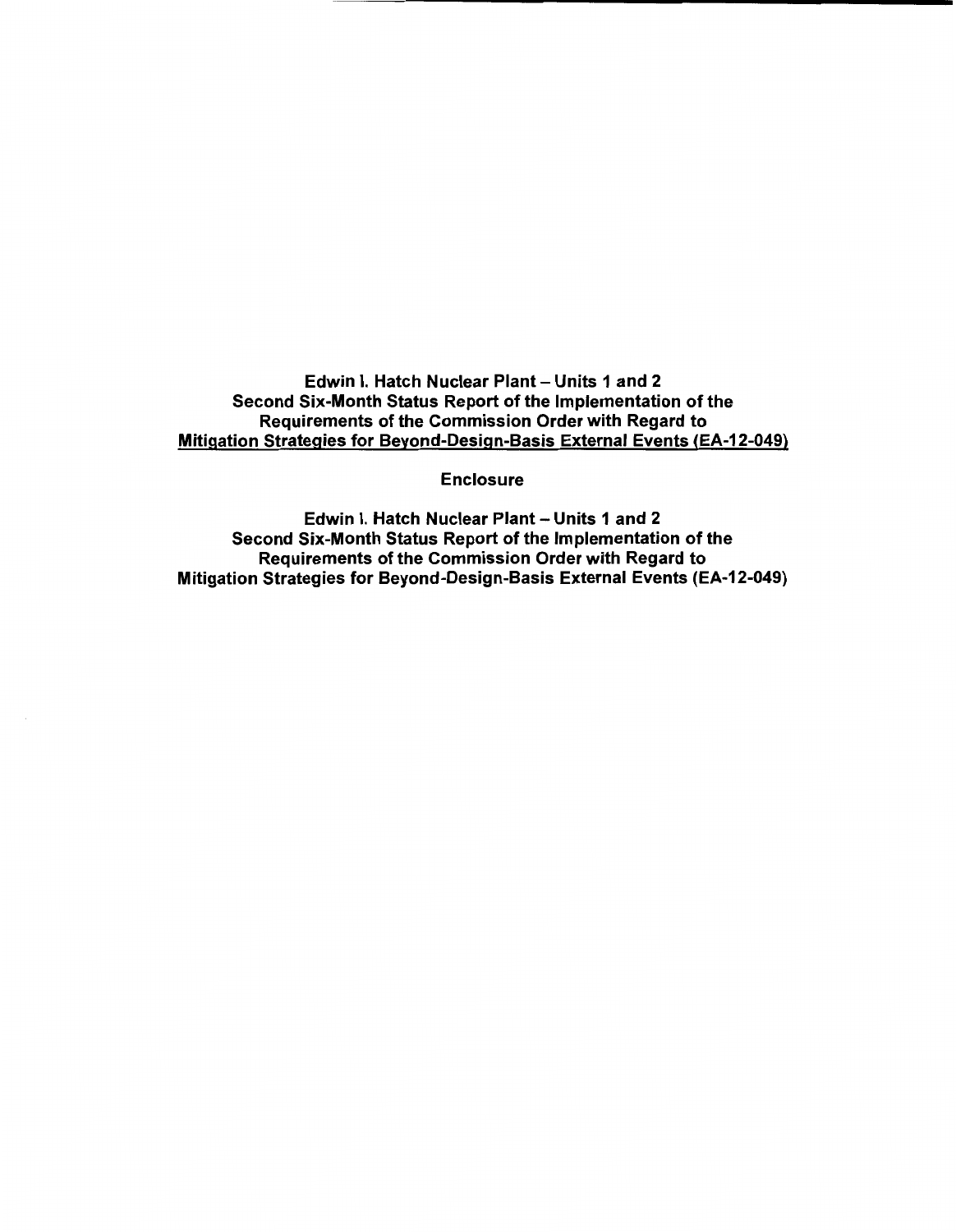## Edwin I. Hatch Nuclear Plant- Units 1 and 2 Second Six-Month Status Report of the Implementation of the Requirements of the Commission Order with Regard to Mitigation Strategies for Beyond-Design-Basis External Events (EA-12-049)

## 1 Introduction

Edwin I. Hatch Nuclear Plant- Units 1 and 2 developed an Overall Integrated Plan (Reference 1 of this enclosure), documenting the diverse and flexible strategies (FLEX), in response to Reference 2. This attachment provides an update of milestone accomplishments since submittal of the last status report, including any changes to the compliance method, schedule, or need for relief/relaxation and the basis, if any.

# 2 Milestone Accomplishments

In addition to the submittal of status reports, the following milestone(s) directly related to FLEX implementation have been completed since the development of the Overall Integrated Plan (Reference 1), and are current as of December 31, 2013:

• None

# 3 Milestone Schedule Status

The following provides an update to Attachment 2 of the Overall Integrated Plan. It provides the activity status of each item, and whether the expected completion date has changed. The dates are planning dates subject to change as design and implementation details are developed. The revised milestone target completion date does not impact the Order implementation date.

| <b>Milestone</b>                       | <b>Target</b><br><b>Completion</b><br><b>Date</b> | <b>Activity</b><br><b>Status</b> | <b>Revised Target</b><br><b>Completion</b><br><b>Date</b> |
|----------------------------------------|---------------------------------------------------|----------------------------------|-----------------------------------------------------------|
| Submit 60 Day Status Report            | Oct 2012                                          | Complete                         | N/A                                                       |
| Submit Overall Integrated Plan         | Feb 2013                                          | Complete                         | N/A                                                       |
| Submit 6 Month Status Report           | Aug 2013                                          | Complete                         | N/A                                                       |
| Submit 6 Month Status Report           | Feb 2014                                          | Complete                         | N/A                                                       |
| Develop Modifications - Unit 2         | Apr 2014                                          | Started                          |                                                           |
| Initiate Phase 2 Equipment Procurement | Jun 2014                                          | Started                          |                                                           |
| Develop Strategies (Playbook) with RRC | Jun 2015                                          | Started                          |                                                           |
| Submit 6 Month Status Report           | Aug 2014                                          | <b>Not Started</b>               |                                                           |
| Perform Staffing Analysis (Phase 2)    | Aug 2014                                          | <b>Not Started</b>               |                                                           |
| Develop Operational Procedure Changes  | Sep 2014                                          | Started                          |                                                           |
| <b>Create Maintenance Procedures</b>   | Nov 2014                                          | Not Started                      |                                                           |
| Develop Training Material              | Nov 2014                                          | <b>Not Started</b>               |                                                           |
| Submit 6 Month Status Report           | Feb 2015                                          | <b>Not Started</b>               |                                                           |
| <b>Issue FSGs</b>                      | Mar 2015                                          | Started                          |                                                           |
| Unit 2 Implementation Outage **        | Mar 2015                                          | <b>Not Started</b>               |                                                           |
| <b>Implement Training</b>              | Mar 2015                                          | Started                          |                                                           |
| Develop Modifications - Unit 1         | Apr 2015                                          | Not Started                      |                                                           |
| Submit 6 Month Status Report           | Aug 2015                                          | Not Started                      |                                                           |
| Submit 6 Month Status Report           | Feb 2016                                          | Not Started                      |                                                           |
| Unit 1 Walk-throughs or Demonstrations | Apr 2016                                          | Not Started                      |                                                           |
| Unit 1 Implementation Outage *         | Apr 2016                                          | <b>Not Started</b>               | Mar 2016                                                  |
| Submit 6 Month Status Report           | Aug 2016                                          | <b>Not Started</b>               |                                                           |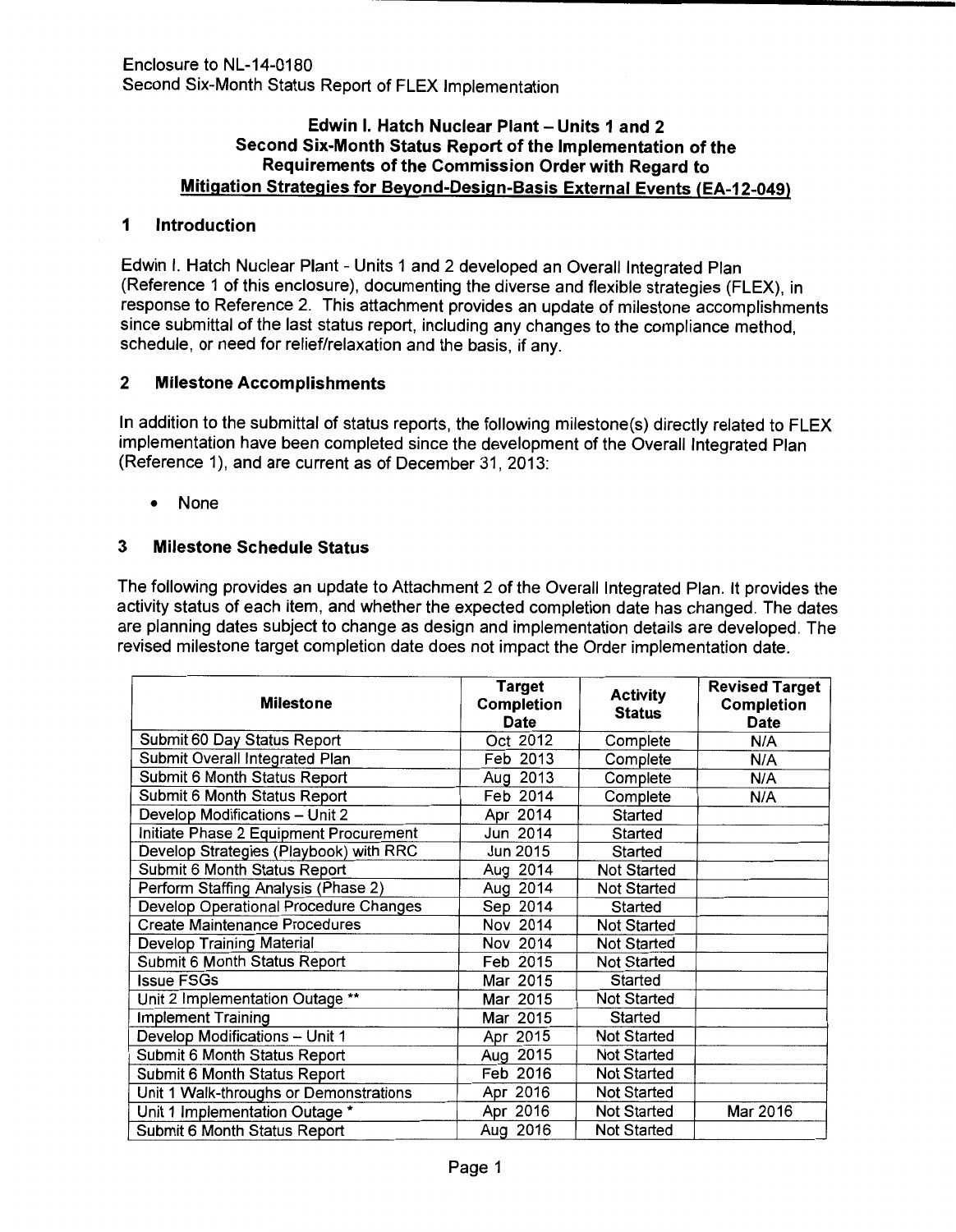| Unit 2 Walk-throughs or Demonstrations | Dec 2016 | <b>Not Started</b> |  |
|----------------------------------------|----------|--------------------|--|
| Unit 2 Implement Non-Outage Mods **    | Dec 2016 | Not Started        |  |
| <b>Submit Completion Report</b>        | Dec 2016 | Not Started        |  |

\*Full compliance after second listed refueling outage

•• Full compliance by 12/31/2016 since second refueling outage is after 12/31/2016

### 4 Changes to Compliance Method

There are no changes to the compliance method as documented in the Overall Integrated Plan (Reference 1 of this enclosure).

## 5 Need for Relief/Relaxation and Basis for the Relief/Relaxation

Edwin I. Hatch Nuclear Plant- Units 1 and 2 expects to comply with the order implementation date and no relief/relaxation is required at this time.

## 6 Open Items from Overall Integrated Plan and Interim Staff Evaluation

The following tables provide a summary and status of any open items documented in the Overall Integrated Plan. The Interim Staff Evaluation (ISE) has not yet been issued.

| <b>Overall Integrated Plan Open Item</b>          | <b>Status</b>                      |
|---------------------------------------------------|------------------------------------|
| 1. Structure, content and details of the Regional | <b>SAFER Team developing Pilot</b> |
| Response Center playbook will be determined.      | Playbook                           |

| <b>Interim Staff Evaluation Open Items</b> | <b>Status</b> |
|--------------------------------------------|---------------|
| Not yet issued.                            | N/A           |

### 7 Potential Draft Staff Evaluation Impacts

The NRC has not issued an Interim Staff Evaluation (ISE) for HNP, therefore, there are no potential impacts to the ISE identified at this time.

### 8 References

The following references support the updates to the Overall Integrated Plan described in this enclosure.

1. Edwin I. Hatch Nuclear Plant - Units 1 and 2 Overall Integrated Plan in Response to March 12, 2012 Commission Order Modifying Licenses with Regard to Requirements for Mitigation Strategies for Beyond-Design-Basis External Events (Order Number EA-12-049)," dated February 27, 2013.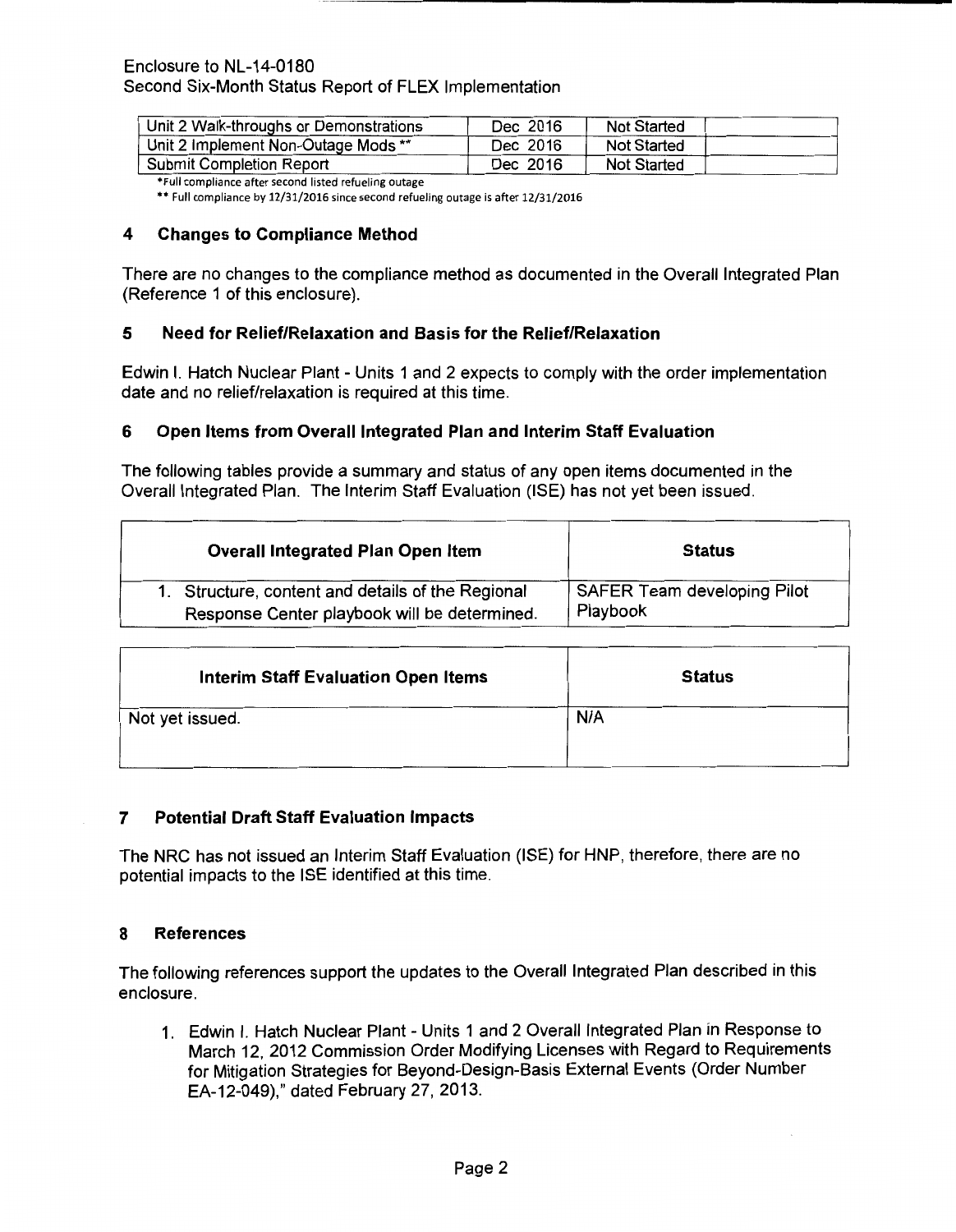Enclosure to NL-14-0180

Second Six-Month Status Report of FLEX Implementation

2. NRC Order Number EA-12-049, "Order Modifying Licenses with Regard to Requirements for Mitigation Strategies for Beyond-Design-Basis External Events," dated March 12, 2012.

# **9 Other Additional Information**

The following information provides clarity or corrections to the Overall Integrated Plan but does not constitute a change in strategy:

- 1. A structure to provide protection of the FLEX equipment will be constructed to meet the requirements identified in NEI 12-06 Section 11. Construction of the FLEX Storage Facility will be completed for 2 sets of FLEX equipment by the date the first unit will reach the Order EA-12-049 implementation completion due date.
- 2. For the method of SFP makeup referenced on page 35 of Reference 1, (and updated in Reference 3), operators would require opening 7 manual valves per unit (1P41-F1383, 1P41-F070A, 1P41-F103, 1G41-F217, and new RHRSW-RBSW manual valves 1E11- F904A, 1E11-F906A and 1E11-F907A for Unit 1; 2P41-F1386, 2P41-F070B, 2P41-073, 2G41-F040 and new RHRSW-RBSW manual valves 2E11-F904B, 2E11-F906B and 2E11- F907B for Unit 2) versus the 2 valves stated in the OIP.
- 3. The revised calculation values for the MCR heat-up to greater than  $110^{\circ}$ F is 3.5 hours versus the assumed value of 9 hours in Reference 1. The mitigation strategy has changed from opening doors based on an assessment of outside temperature, to blocking open the entrance at the stairwell to the MCR and the lower stairwell doors coupled with the opening of the outside freight elevator doors and doors from MCR to the turbine building at or before 3.0 hours following the BDBEE initiation. Preliminary assessment indicates that by employing this strategy and modifying MCR lighting with LED bulbs, the MCR temperature will not exceed 110°F at approximately the 10 hour point by which time Phase 2 actions can be implemented.
- 4. The most recent calculation performed for the RCIC room heat-up over an extended period of operation concludes that the room remains below 148°F for the duration of 72 hours, with no operator required actions, after which RCIC is not assumed to be required.
- 5. To maintain the Main Control Room (MCR) temperature below 110°F during Phase 2, two 42,000 scfm fans will be directed at the stairwell door at the 130' elevation stairs to the control room. This will establish a flow from the lower control building (and outside) to the control room at the 164' elevation and provide for forced air to be delivered to the MCR.
- 6. For the timing of RCIC suction swap from CST back to Torus due to CST depletion, a correction in the timing from  $6.5 - 7.5$  hours to  $6.05 - 7.3$  hours was made to accurately reflect calculation results.
- 7. To enable faster response time and ease the process of deployment, a single large, diesel driven, trailer mounted pump capable of supplying cooling water for both Unit 1 and Unit 2 at twice the amount required has been chosen vs. the two or more pumps referred to in Reference 1.
- 8. The method for extracting fuel oil for powering Phase 2 and 3 equipment has changed from using manual or battery operated pumps to repowering the existing Diesel Fuel Oil Storage